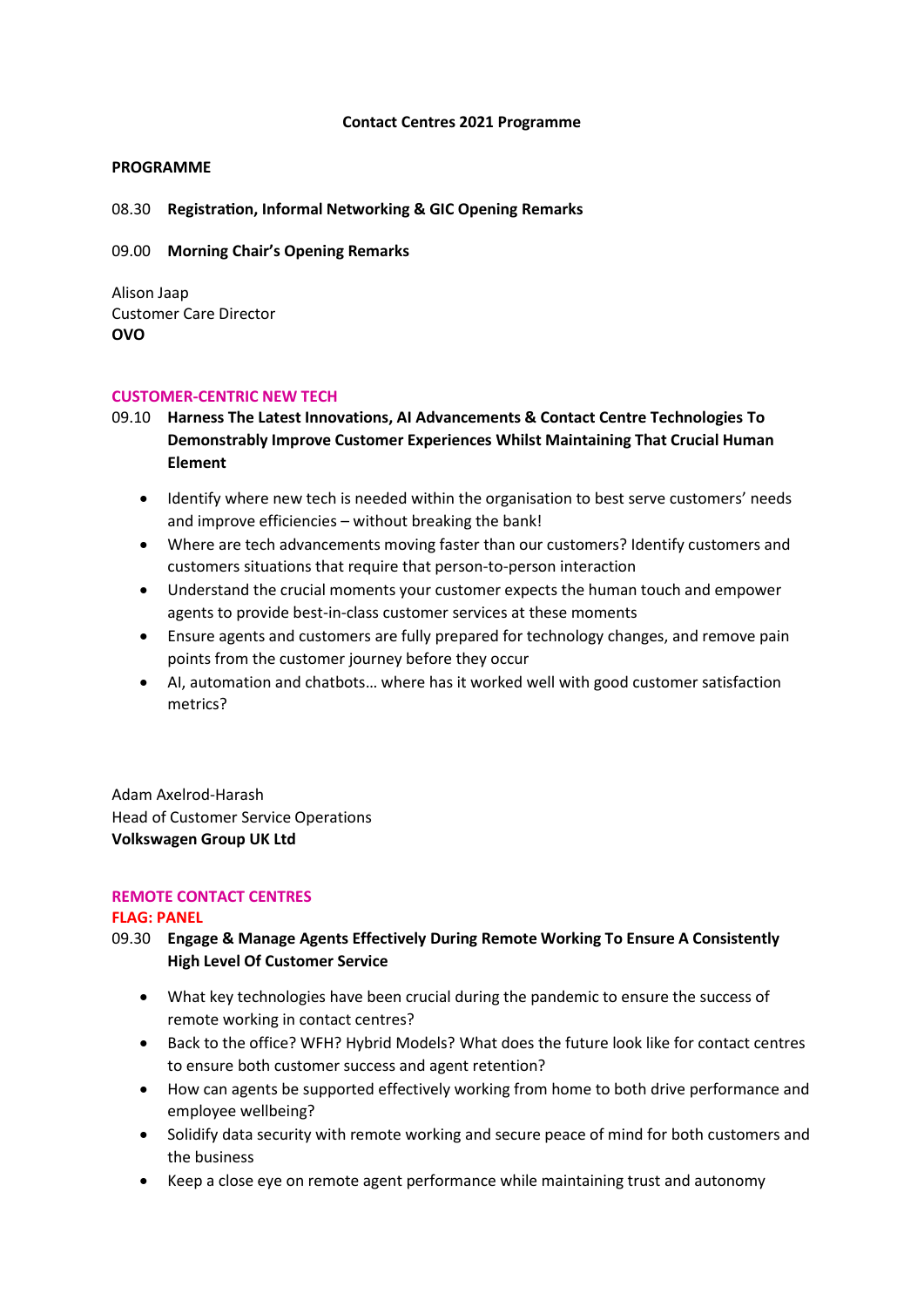• Broadband, distractions, space… what are the hurdles to smooth WFH operations and how does that impact your workforce policies?

Jo Garland Senior Manager, Customer Support **Asda**

Alex Hawkins Senior Associate, Systems Efficiency **Liverpool Football Club**

Jean Crosbie Head of Customer Contacts **Aer Lingus**

10.00 **Bonus Session From Adigo**

## **SEAMLESS CUSTOMER JOURNEYS**

- 10.15 **Join Up The Dots Of Your Customer's Journey Across Multiple Channels To Reduce Pain Points, Resolve Customer Needs & Ensure Streamlined Experiences** 
	- How can customer data be leveraged effectively to offer a more proactive customer services and remove pain points from customer journeys?
	- Apply successful customer journey mapping strategies to understand your customers experience and provide consistent and reliable service across your channel mix
	- Balance automation advances with that personal touch: insights into customer journeys that need human interaction to provide reassurance, swift resolution and above-and-beyond CX

Nicola Harris Head of Customer Journeys **Virgin Media O2** 

10:35 Morning Refreshment Break With Informal Networking

#### **VOICE OF THE CUSTOMER & CONTINUOUS IMPROVEMENT – PERSPECTIVE 1**

- 11.05 **Keep Pace With Customers' Rapidly Changing Expectations & Ensure The Voice Of The Customer Is Being Heard In Your Organisation To Inform Operations & Future Strategies**
	- With the pandemic changing both customer expectations and demands, how can we leverage data and feedback to ensure the voice of the customer is being truly heard and actioned?
	- How can memorable experiences inspire brand loyalty and create long-term customer relationships?
	- The customer's voice can be heard further than the contact centre! From social media feedback to review sites, how can we become solutions-focused and mitigate any brand reputational damage?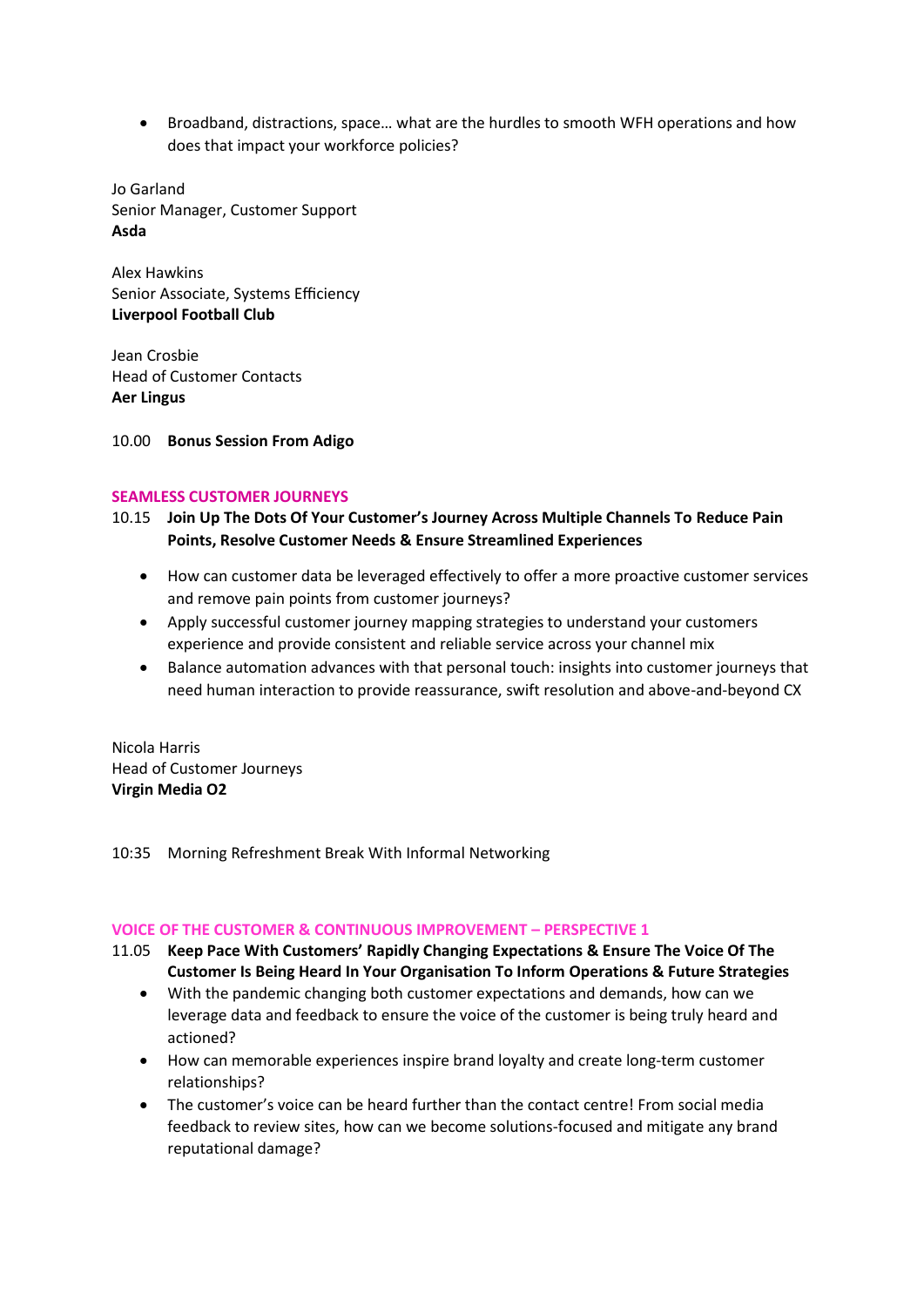Ian Webber-Rostrom Head of Customer Care **Missguided** 

## 11.25 **Bonus Session From Content Guru**

Edward Winfield Director of Global Partnerships **Content Guru**

## **VOICE OF THE CUSTOMER & CONTINUOUS IMPROVEMENT – PERSPECTIVE 2**

- 11.40 **Keep Pace With Customers' Rapidly Changing Expectations & Ensure The Voice Of The Customer Is Being Heard In Your Organisation To Inform Operations & Future Strategies**
	- With the pandemic changing both customer expectations and demands, how can we leverage data and feedback to ensure the voice of the customer is being truly heard and actioned?
	- How can memorable experiences inspire brand loyalty and create long-term customer relationships?
	- The customer's voice can be heard further than the contact centre! From social media feedback to review sites, how can we become solutions-focused and mitigate any brand reputational damage?

Henriette Jehnert Global Head of Multichannel Contact Center Services **UBS**

# 12.00 **Bonus Session; Reserved For Exclusive Conference Partner**

# **NEW TECH, AI & CHATBOTS**

**FLAG: Q&A**

- 12.15 **Savvy Tech Application That Makes A Tangible Impact On Customer Outcomes, Colleague Experience & Contact Centre Efficiencies**
	- Advances in AI and chatbots have come on leaps and bounds in recent years, but where are the most effective areas for business to invest to ensure improved customer experience?
	- Cyber, data, cloud… with new tech comes new security vulnerabilities! How can we ensure airtight customer data safety with these advances?
	- Delve deeper into the data on how your customers interact with new tech and ensure you are removing pain point for customers, not adding them
	- Set out metrics to accurately benchmark tech performance post-implementation to ensure customer needs are met, agents are productive and overall targets are being met

Chris Diviney Sr Director CX, Global Customer Care **Hertz**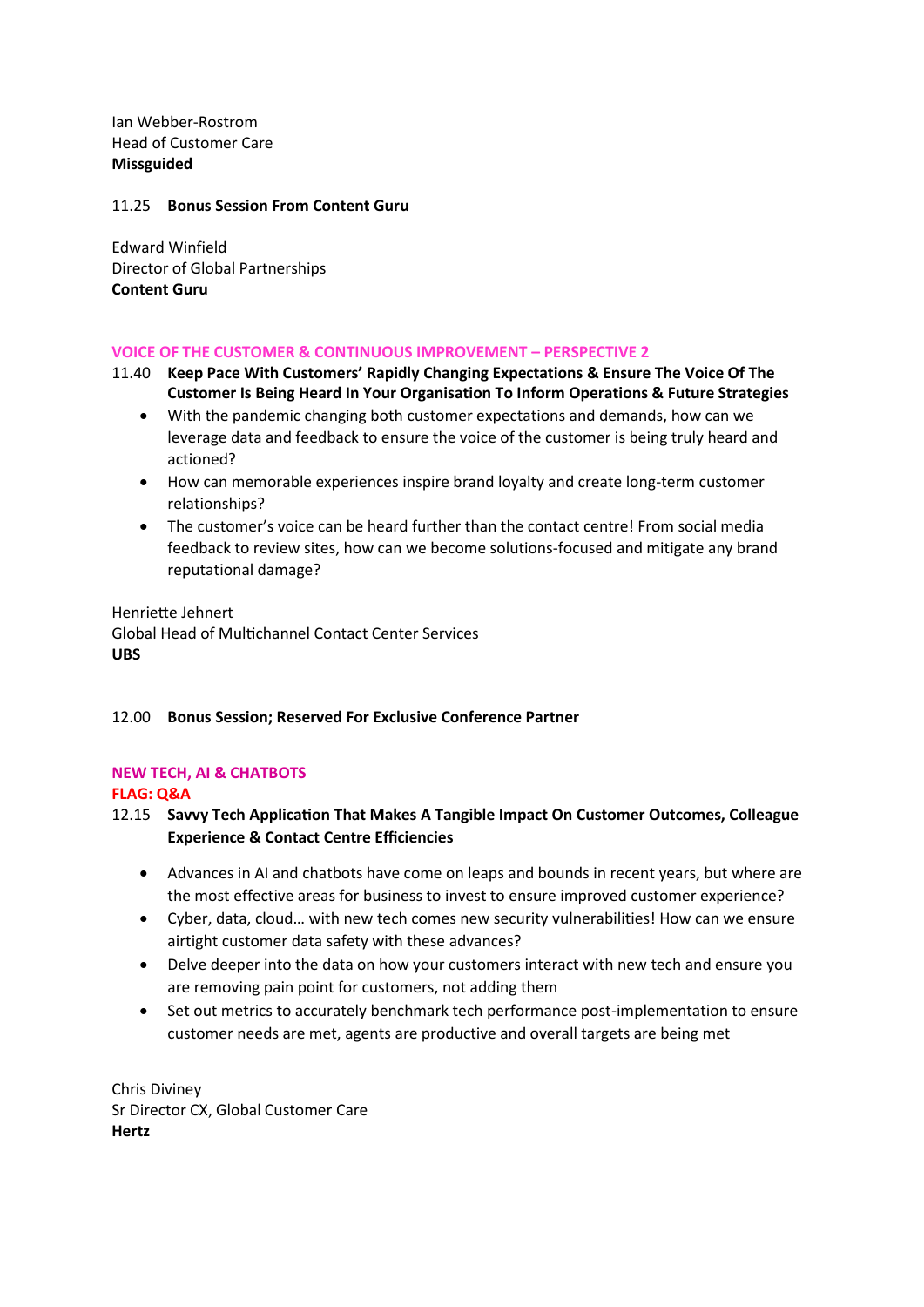#### 12.45 Lunch For Delegates, Speakers & Partners

#### 13.45 **Afternoon Chair's Opening Remarks**

#### 13.55 **Knowledge Hubs for Customer Service--What, Why Now, and How**

Over 5,000 consumers told us in a survey that the biggest hurdles to good customer experience are "contact center agents are not knowledgeable", "different agents give different answers", and "I can't find answers on the company website". The reason? Legacy knowledge management (KM) systems are failing to deliver answers and disconnected and disparate knowledge silos create chaos for the business and the customer. **The solution? Next-gen knowledge.**

What are the characteristics of next-gen knowledge? How are Global 1000 innovators leveraging next-gen knowledge to transform customer service? What has been the payoff for them and their customers? How can you get going with next-gen knowledge? Attend the session to learn

Stephen Kennedy Director of Solutions **eGain**

#### **FUTURE-PROOFED CHANNEL MIX STRATEGIES**

14.10 **Develop & Invest In The Key Channels For Your Contact Centre To Optimise Customer Journeys Deliver Exceptional Joined-Up Experiences**

- From phone to webchat to email, determine the channels to prioritise in your contact centre to offer customers the choice they truly want
- Understand the needs of different customer segments and effectively target your channel strategy to your customer base
- Ensure you're not overlooking the digitally challenged in this digital world! Decipher where extra investment is worth every penny for vulnerable customers and more serious cases
- The pandemic has helped customers naturally move towards self-service, but how can businesses help these behaviours become embedded in the long-term?

Mark Elliott Head of Distribution Planning & Strategy **Skipton Building Society**

#### 14.30 **Bonus Session; Reserved For Exclusive Conference Partner**

# **COLLEAGUE & CUSTOMER EXPERIENCE FLAG: PANEL**

14.45 **Develop Engaging & Motivating Internal Cultures To Inspire Agents To Put Customers At The Heart Of Everything They Do**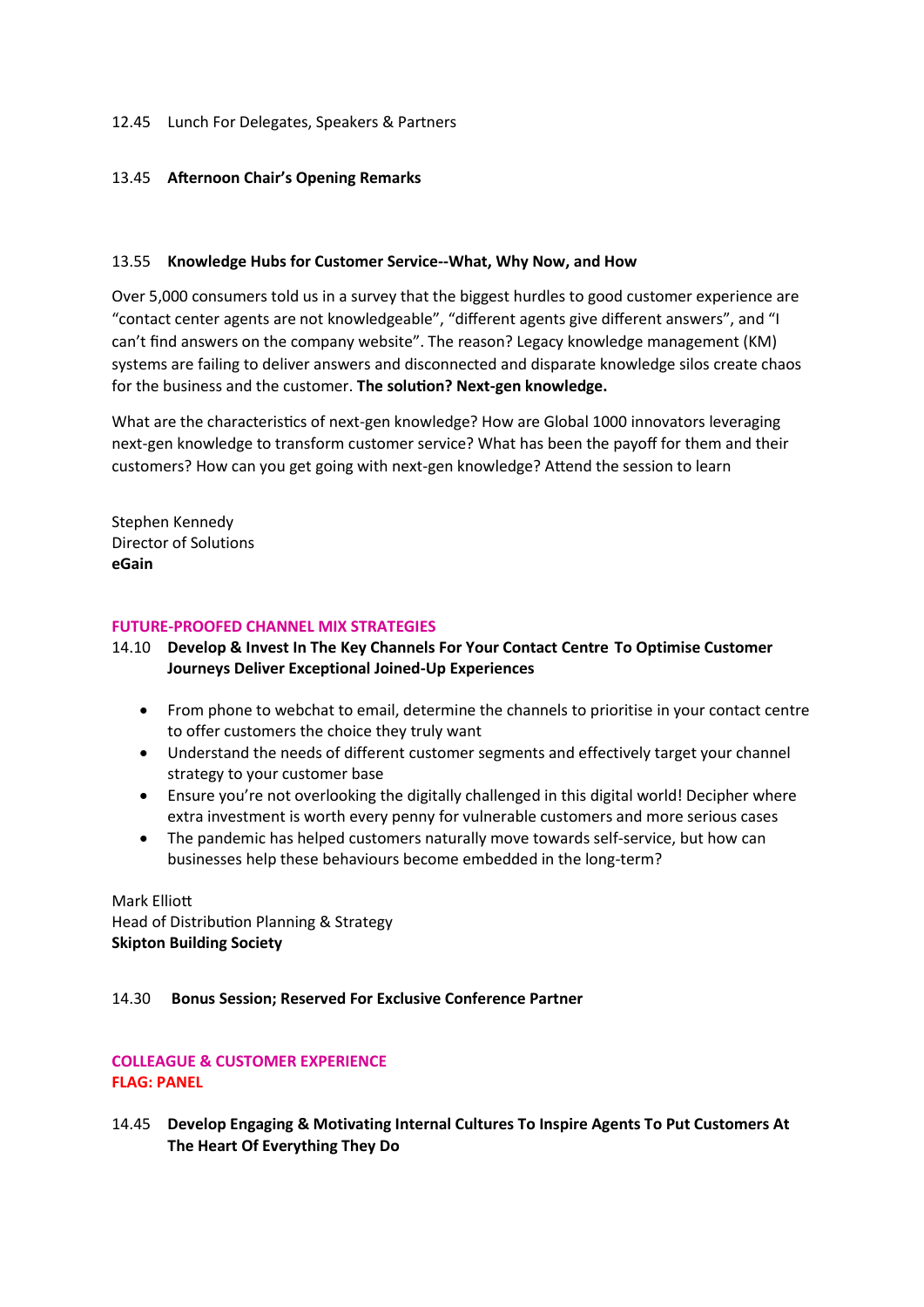- Inspire customer-centricity with robust employee engagement throughout your contact centre to develop agents that deliver best-in-class customer experiences time after time
- Give agents agency! When can agents go "off script" to best support customers?
- What technologies truly get the best out of agents and enable them to provide memorable customer experiences call after call?
- Measure the impact your staff engagement strategies are having on customer experience and demonstrate the value this is having on the bottom line
- What methods and training best help agents empathise with customers' experiences to create a journey that really looks after customers?

Erwann Medjedoub Third Party & eCustomer Care Senior Manager **L'Oréal**

Rebecca Powell Runs Keeping Families Happy (Head of Customer Care) **Ella's Kitchen**

Dan Eddie Customer Experience Director **Vanarama**

Mark Elliott Head of Distribution Planning & Strategy **Skipton Building Society**

Claire Carroll Head of Sales & Service **The Co-operative Group**

Beverley Hullock Senior Manager, Service Improvement & Solution Architecture **Openreach**

Jean Crosbie Head of Customer Contacts **Aer Lingus**

#### 15.25 **Bonus Session; Reserved For Exclusive Conference Partner**

15.40 Afternoon Refreshment Break With Informal Networking

#### **ATTRACT, ENGAGE & RETAIN AGENTS – DOUBLE PERSPECTIVE**

## **Develop Internal Cultures That Motivate & Engage Contact Centre Agents To Reduce Turnover & Create A Resilient Workforce**

- Increase agent retention through developing a nurturing company culture where people feel comfortable in their workplace and see a future with the business
- Remote or on-site, how can we best support agents and their wellbeing?